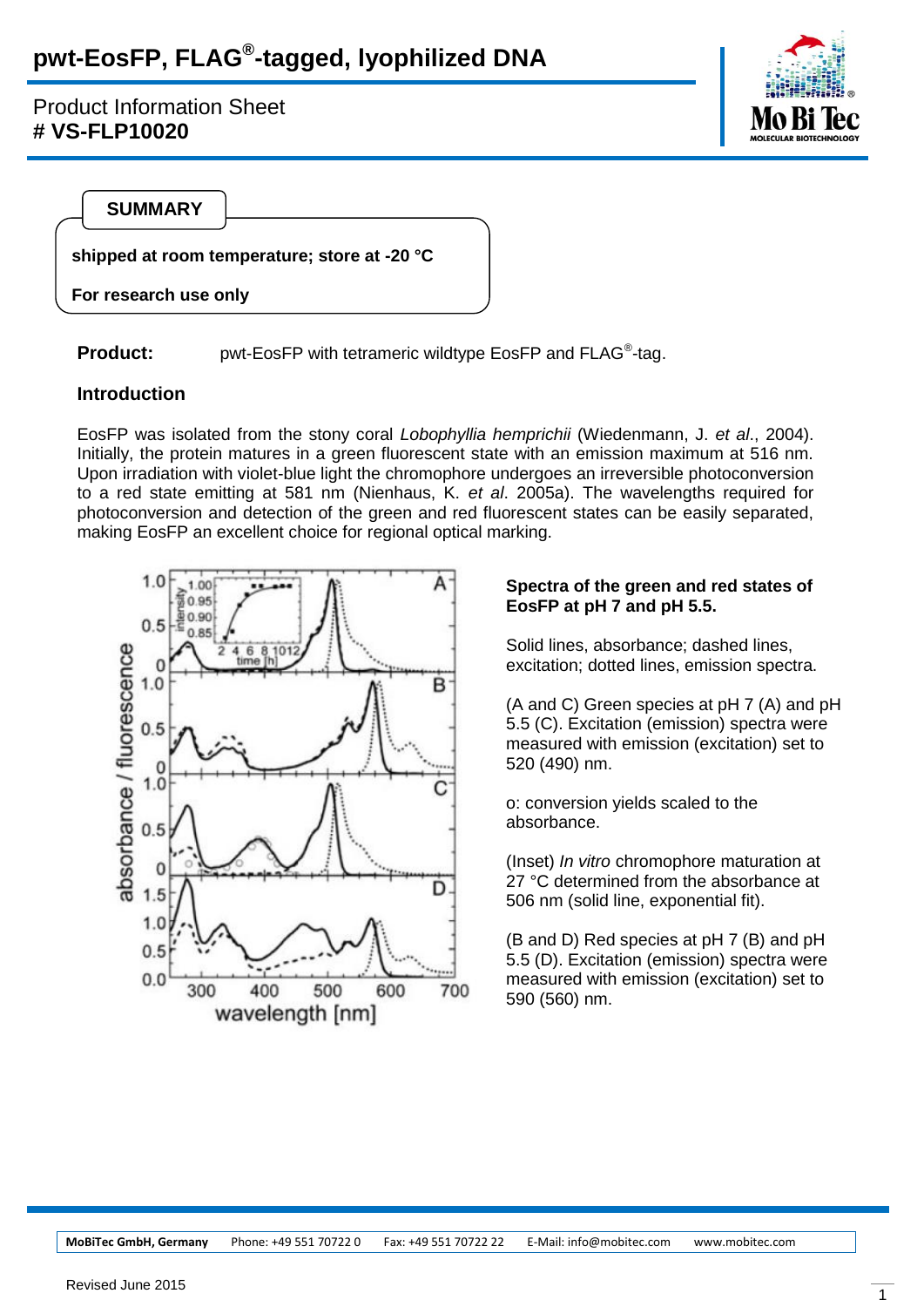# Product Information Sheet **# VS-FLP10020**



#### **Fluorescence properties**

| <b>Excitation</b><br>before photoconversion<br>after photoconversion                                 | 506 nm<br>571 nm                                                            |  |
|------------------------------------------------------------------------------------------------------|-----------------------------------------------------------------------------|--|
| <b>Emission</b><br>before photoconversion<br>after photoconversion                                   | 516 nm<br>581 nm                                                            |  |
| <b>Extinction coefficient</b><br>before photoconversion<br>after photoconversion                     | 72'000 M <sup>-1</sup> cm <sup>-1</sup><br>41'000 $M^{-1}$ cm <sup>-1</sup> |  |
| <b>Fluorescence Quantum Yield</b><br>before photoconversion<br>0.70<br>after photoconversion<br>0.55 |                                                                             |  |
| Oligomerization                                                                                      | tetramer                                                                    |  |

### **Detection**

The green and the red fluorescent state of EosFP can be detected with standard filter sets (FITC/GFP filters for the green state or TRITC/DsRed for the red state). Fluorescence of the red state can be detected instantaneously after photoconversion. Green fluorescence can be monitored starting between 6.5 and 12 h after transfection/microinjection of vector/mRNA. Microinjection of purified EosFP allows immediate cell labeling by photoconversion.

# **Photoconversion**

Photoconversion can be achieved by irradiation with light of wavelengths between 350 and 440 nm with a maximal efficiency at ~390 nm. Therefore, standard DAPI filter sets can be used for photoconversion as well as customized filters with maximal transmission at 400 - 440 nm and appropriate lasers, e.g. a 405 nm laser diode. Photoconversion can usually be achieved within a few seconds, depending on the energy output of the light source. However, an increase of the energy beyond a limit set by the maximal conversion rate of EosFP might result in an unwanted bleaching of the red fluorescent state. In such cases, prolonged irradiation with lower light levels should be applied. At present, no negative effects of the photoconversion on expressing cells were reported.

# **Turnover of the red fluorescent state**

Both the green and the red form of EosFP are highly stable at cytosolic pH values. A half-life of ~3 weeks was determined for the red form of wildtype EosFP in coral cells. In developing embryos of *Xenopus laevis*, the photoconverted stage could be tracked up to 14 days. In dividing cell cultures (HEK293), the red fluorescence could be traced be flow cytometry for up to 9 days.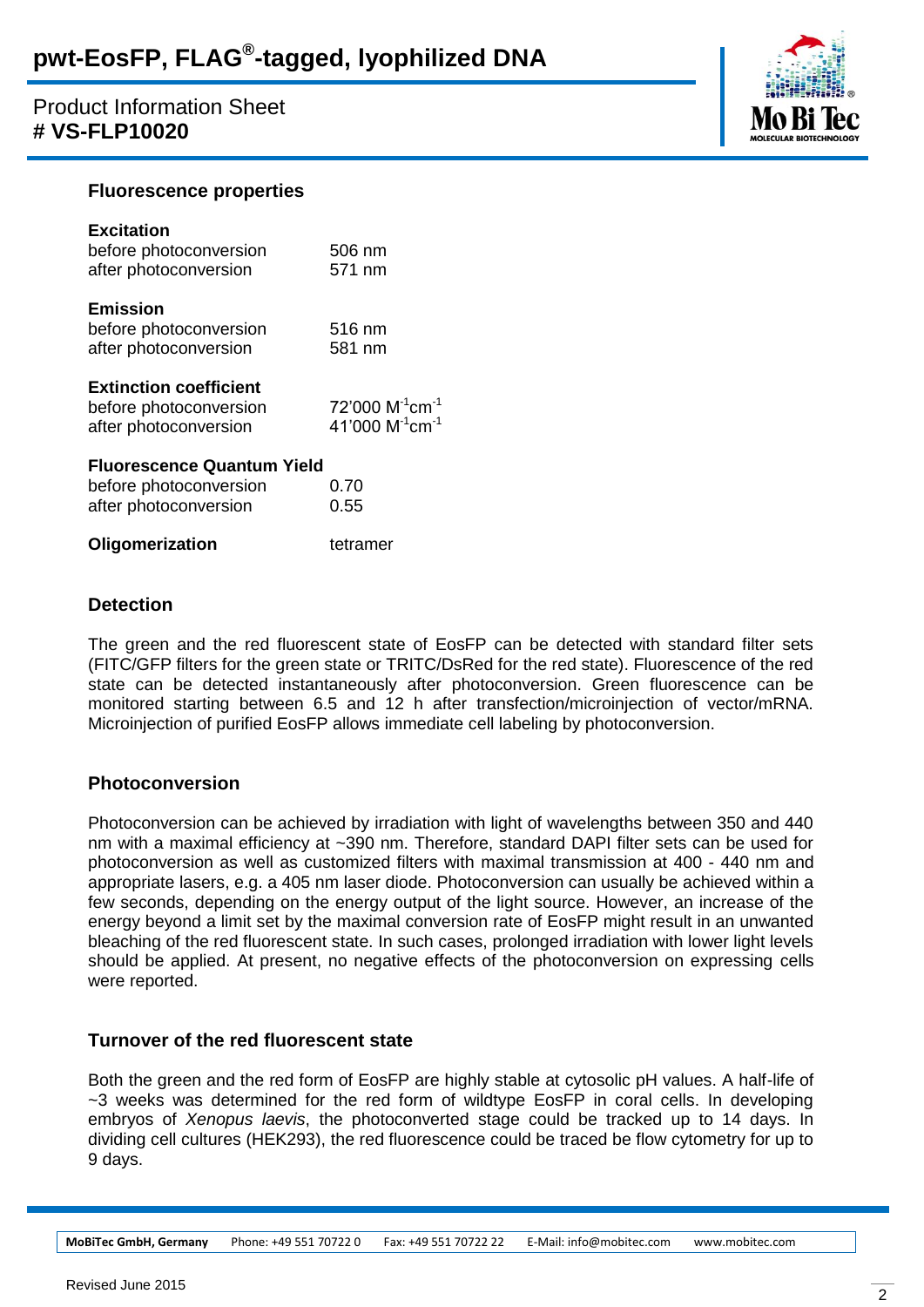# Product Information Sheet **# VS-FLP10020**



# **Cell labeling vs. fusion proteins: choice of EosFP variants**

Two variants of EosFP are available from MoBiTec: The tetrameric wildtype protein (EosFP) (Wiedenmann, J. *et al*., 2004) and a pseudomonomeric variant in which two copies of an engineered EosFP variant are fused to form a tandem dimer (ptd-EosFP) (Nienhaus, G.U. *et a*l., 2006). Both variants express functionally in a wide range of pro- and eukaryotic cells at a temperature of 37 °C or below. For the labeling of cells or tissues, tetrameric EosFP is the construct of choice. For labeling of subcellular compartements using short oligopeptide signals attached to the marker, both EosFP and ptd-EosFP can be considered. Although some fusion proteins with tetrameric EosFP are possible, the pseudomonomeric variant ptd-EosFP is the recommended construct for protein labeling. Fusions to the N-terminus of ptd-EosFP usually work well. Fusions to the C-terminus are also possible, however, some fusion might fail with proteins requiring a strictly monomeric marker, for instance tubulin.

# **pwt-EosFP with tetrameric wildtype EosFP and FLAG® -tag.**